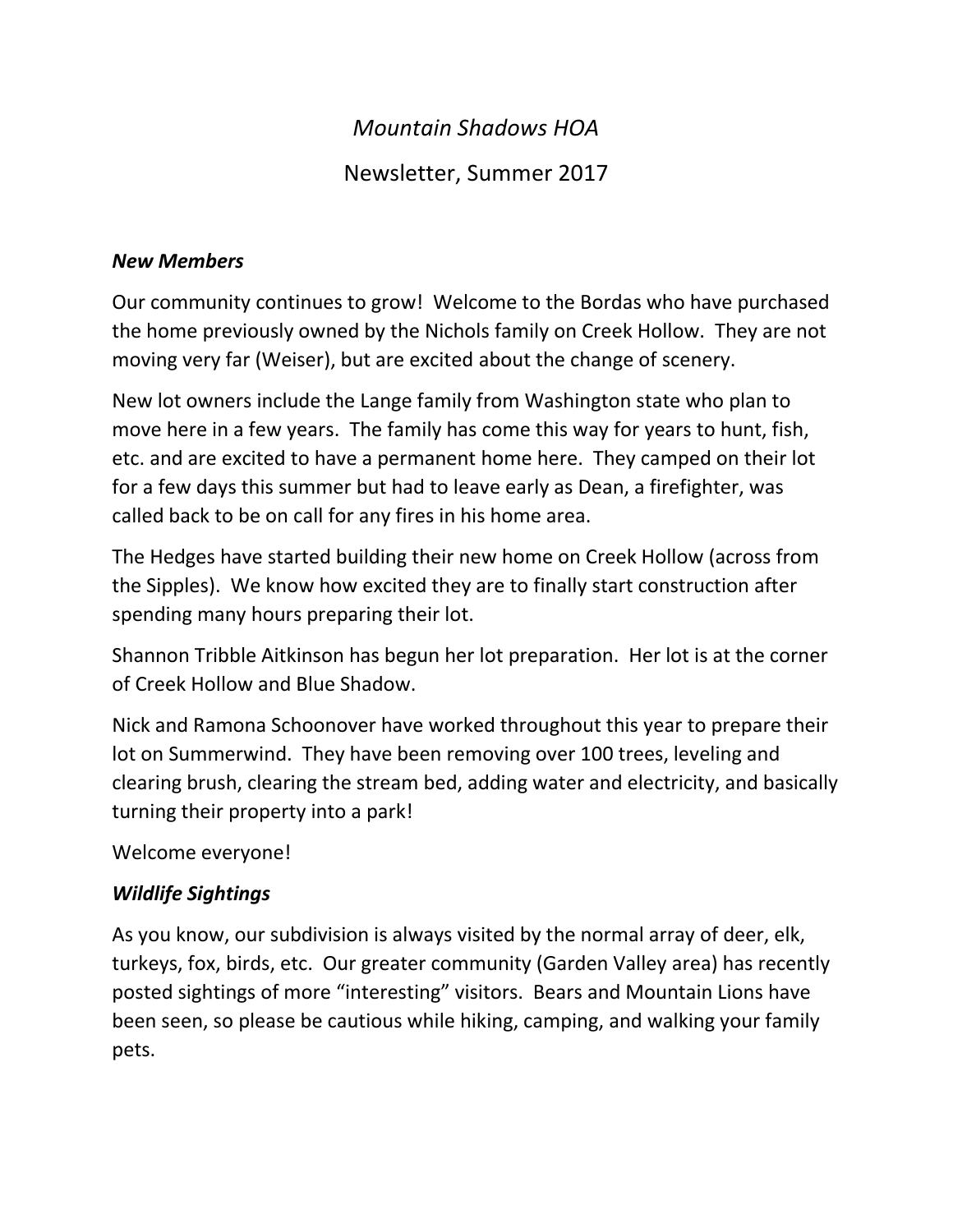## *Eclipse Preparation*

Garden Valley is preparing for an onslaught of visitors during the period around August  $21^{st}$ , as we are in the middle of the path of the eclipse. Everyone in the area appears worried that the visitors will be camping and/or parking on private property without permission. The Board has ordered Private Property/Private Road/No Trespassing signs to be placed at the bottom of Blue Shadow in accordance with the recommendations of law enforcement. There will also be cones placed across the road to discourage non-Association members from venturing up the road.

We realize that many owners will be having guests at their homes or lots during this period. It would be helpful to the Association to have a list of "approved" visitors. We don't want to restrict their access, but need to know who you want to come and others who haven't any approval from you to use your property. Any such list can be given to any Board member or emailed to k9moms@earthlink.net.

PLEASE, instruct your visitors of the CCR requirements and restrictions on camping and parking. This could be a WILD time around here. We want everyone to be safe.

## *Fire Safety*

This is the time of year that all we are concerned whenever a helicopter flies over! We search the horizon for any sign of smoke. So far, all has been well in the area. However, about a month ago, a lightning strike set a tree on fire in the middle of the night behind us on Garden Mountain. Thankfully, at least two of our residents (Mike and Vicki Sparks) immediately saw the smoke and called 911. Attached you will find Linda Ruppel's picture of the fire department dropping water on the tree when it began to smoke again a bit later in the day. We live in a beautiful area….we want it to stay that way!

A few reminders. The fire department states that they can address a low-level (grass, weed, etc.) fire MUCH easier than a tree fire. It is important that you look at the trees on your property and eliminate the lower, "stair step" limbs so that a low-level fire does not climb easily into the tops of the trees.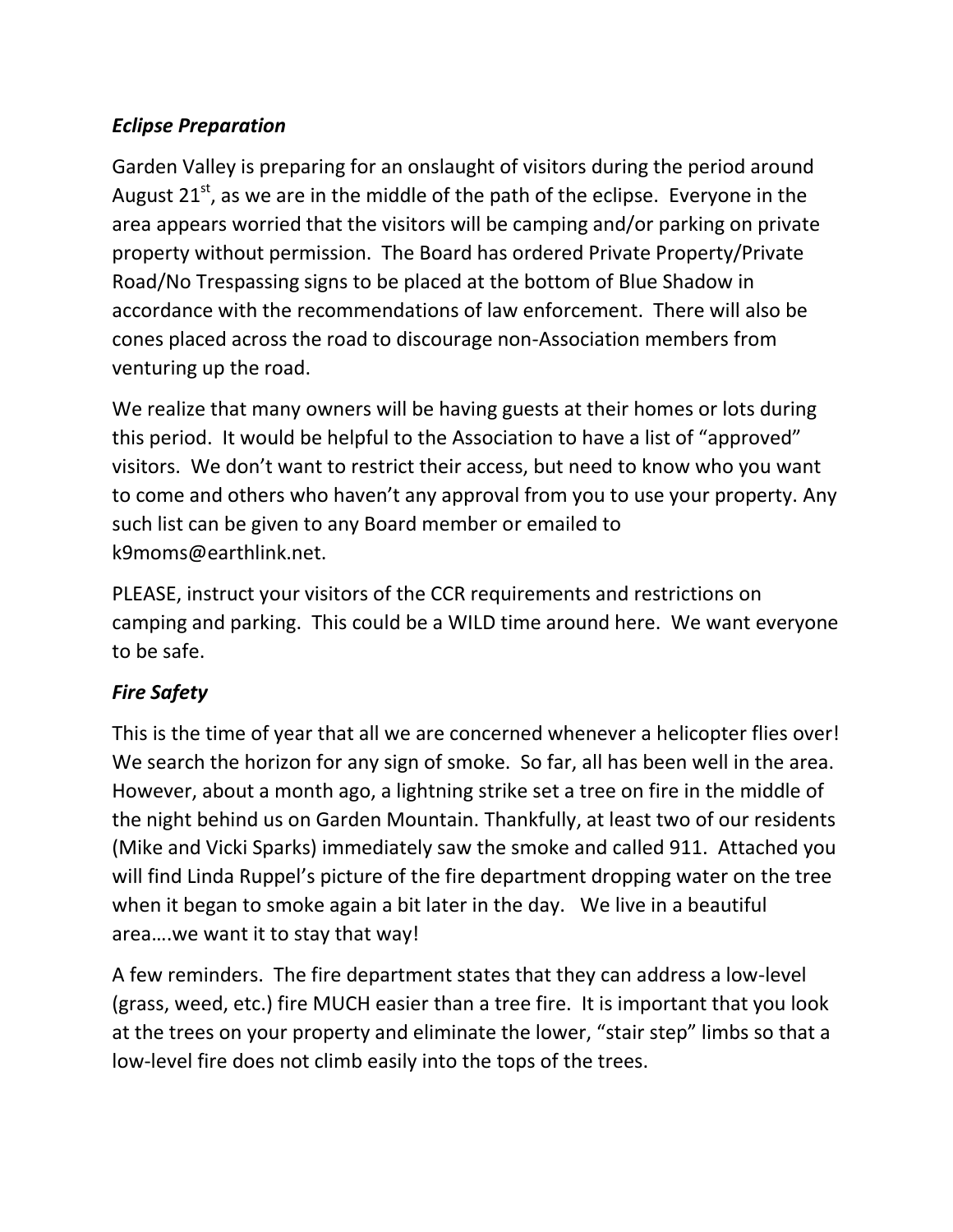*Firewise* is a mindset that accepts the responsibility of living in ecosystems where wildfires are not a matter of *if* but rather a question of *when.* To save lives and property from wildfire, Firewise programs teach people how to adapt to living with wildfire and encourages neighbors and communities to work together to take action now to prevent losses. We all have a role to play when living in Idaho's beautiful wildland/urban interface. As a homeowner, we have a primary responsibility for reducing our homes' vulnerability to wildfire. Surround yourself with a strategically designed landscape. Please take time to look at information on Firewise strategies online: [www.idahofirewise.org.](http://www.idahofirewise.org/)

### *2017 Board of Directors*

The following members have been elected to serve on the 2017 Board of Directors. Returning members (terms continue until the June, 2018 Annual Meeting) are Jim Sipple and Judy Hardman. Members elected for a two-year term are: Stacy Perryman, Ellen Bush, and Scott Brown. As per the CCRs, the Board met to determine officers. Scott Brown will serve as President, Stacy Perryman will serve as Vice President, and Judy Hardman will continue as Secretary/Treasurer. Stacy Perryman and Ellen Bush will share the ACC Committee oversight.

For those of you who do not know the newly elected members, Scott Brown has lived in Mt. Shadows for about 3 years. He, his wife Adrienne, and daughter Abby moved from Kansas. Scott owns his own company, Adrienne is an illustrator who has taken on the challenge of being one of the art teachers at Garden Valley School.

Stacy Perryman has lived in Mt. Shadows for approximately 4 years. She moved from the Boise area but has lived in numerous states. She is an online trainer with HR Block. She has served as an HOA President while living in Texas.

Ellen Bush was one of the first to build in Mt. Shadows. Currently living in Fresno, she is a frequent flyer! She is the Executive Director of a charitable foundation. Having just purchased a home in Boise, her plan is to be a fulltime Idaho resident in the next couple of years. Ellen served her first term on the Board last year.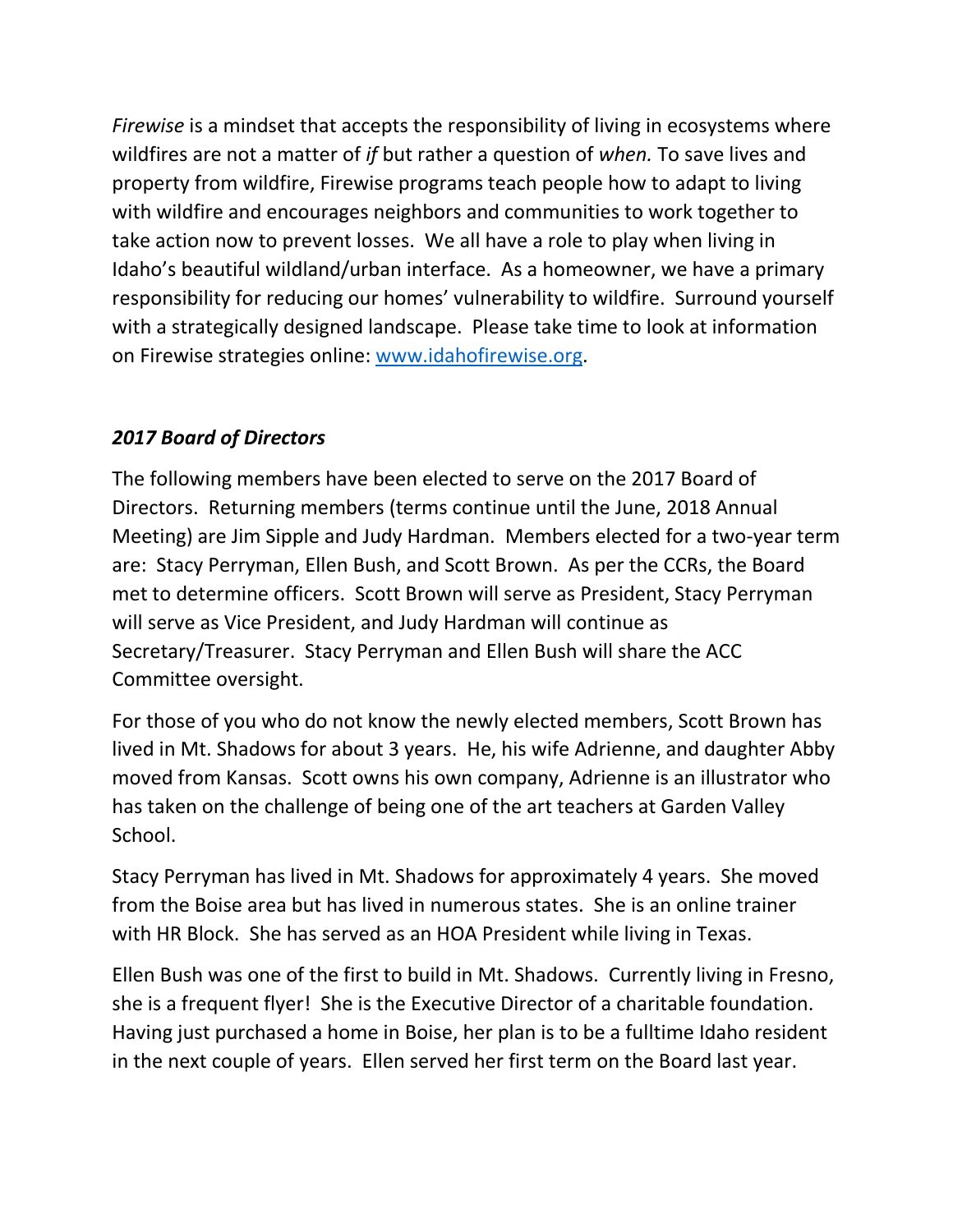### *Payette River News*

With the large snowpack, all the rivers in the area flowed at above normal levels. In fact, for a long period, the Boise River was flowing too quickly for safe floating. The Payette, as a result, was busier than normal, with kayakers, floaters, fishermen, etc. The flow has been slowed, so the river is safe and with the addition of the option of renting tubes from a company opening in town, LOTS of people have been on the river every day.

### **Water Reminder**

Just a reminder that we are ALL responsible for conserving our water! It is a resource that we must appreciate and conserve. The Board continues to gather information about our water usage (well output, number of hours our pumps are working, individual meter readings, etc). We are still using the 274 gallons per day as the acceptable amount of water per water share  $(1$  lot = 1 water share). We are continuing to research water/fee schedules. Please continue to monitor your water usage and we will continue to inform you of your meter readings. Here is a link to a simple "garden hose water flow" calculator. We believe many of us will be surprised at the amount of water that flows through a garden hose!

<http://irrigation.wsu.edu/Content/Calculators/Residential/Garden-Hose-Flow.php>

Fire Department helicopter attacking the tree hit by lightning! (Thanks to Linda Ruppel who took this photo from her deck!)